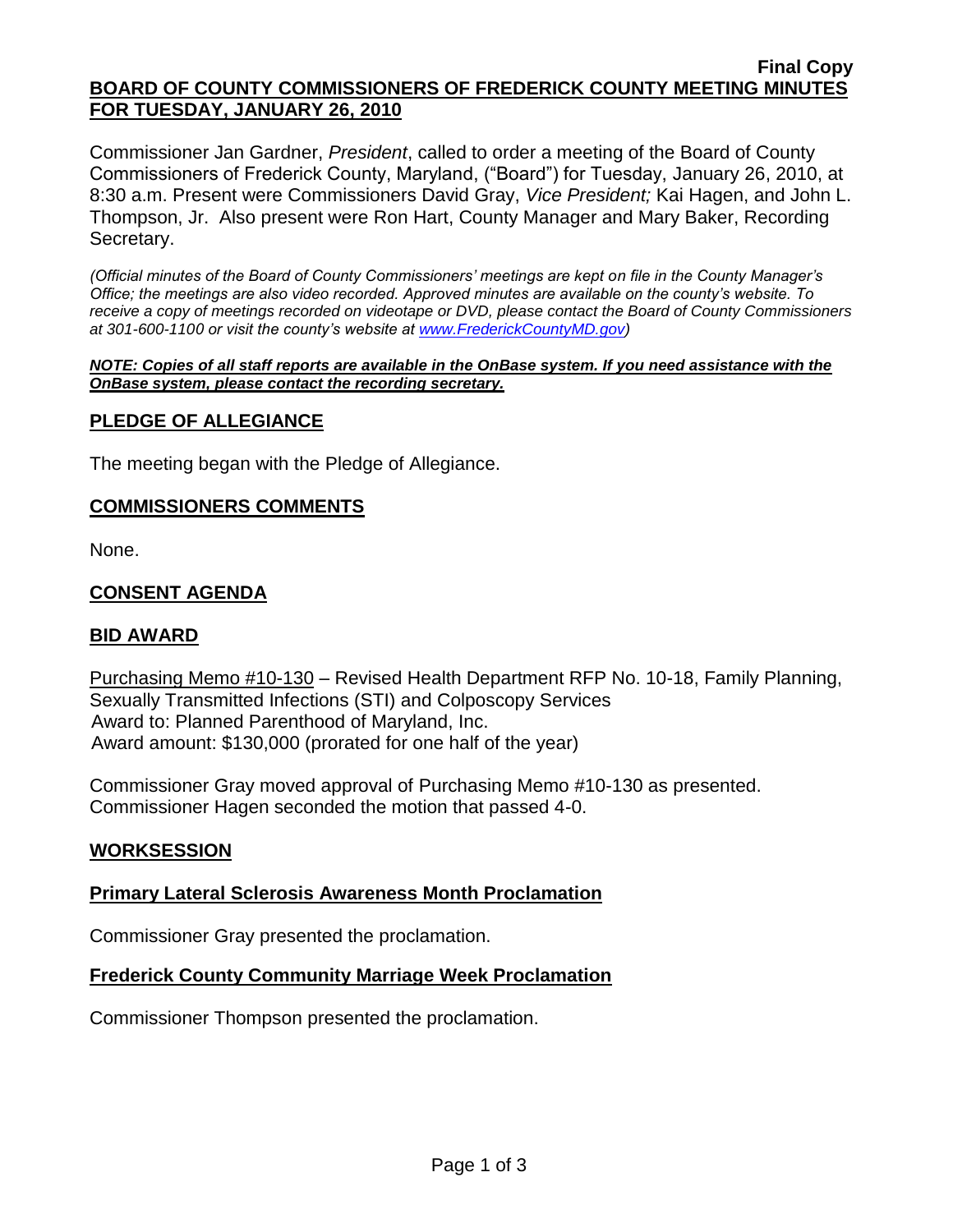#### **Final Copy BOARD OF COUNTY COMMISSIONERS OF FREDERICK COUNTY MEETING MINUTES FOR TUESDAY, JANUARY 26, 2010**

## **Appointments/Reappointments to Boards/Commissions/Committees – Joyce Grossnickle, Office of the County Manager**

### Adult Public Guardianship Review Board

There was no public comment.

Commissioner Gray moved to appoint Mr. Ray Brown to fill an unexpired term to expire June 30, 2012, and to appoint Mr. Brown to a full three-year term to become effective July 1, 2010, and expire June 30, 2013. Commissioner Hagen seconded the motion that passed 4-0.

### Commission for Women

There was no public comment.

Commissioner Gray moved to appoint Ms. Amanda Haddaway to fill an unexpired term to expire June 30, 2011. Commissioner Hagen seconded the motion that passed 4-0.

#### Commission on Aging

There was no public comment.

Commissioner Hagen moved to appoint Mr. James Judd, Ms. Diane Julian and Ms. Patricia McGill to fill unexpired terms to expire December 31, 2012. Commissioner Gardner seconded the motion that passed 4-0.

#### Commission on Disabilities

There was no public comment.

Commissioner Hagen moved to appoint Mr. Chris Herman to fill an unexpired term to expire December 31, 2010. Commissioner Gardner seconded the motion that passed 4-0.

#### Mental Health Advisory Committee

There was no public comment.

Commissioner Gray moved to reappoint Ms. Linda Hofmann and Ms. Debbie Andersen to serve three-year terms to expire June 30, 2012.

### **Commission on Disabilities Annual Report – Linda Werner, Commission on Disabilities**

Ms. Werner and Mr. Ken Eidel, Vice Chair of Commission on Disabilities, presented the annual report.